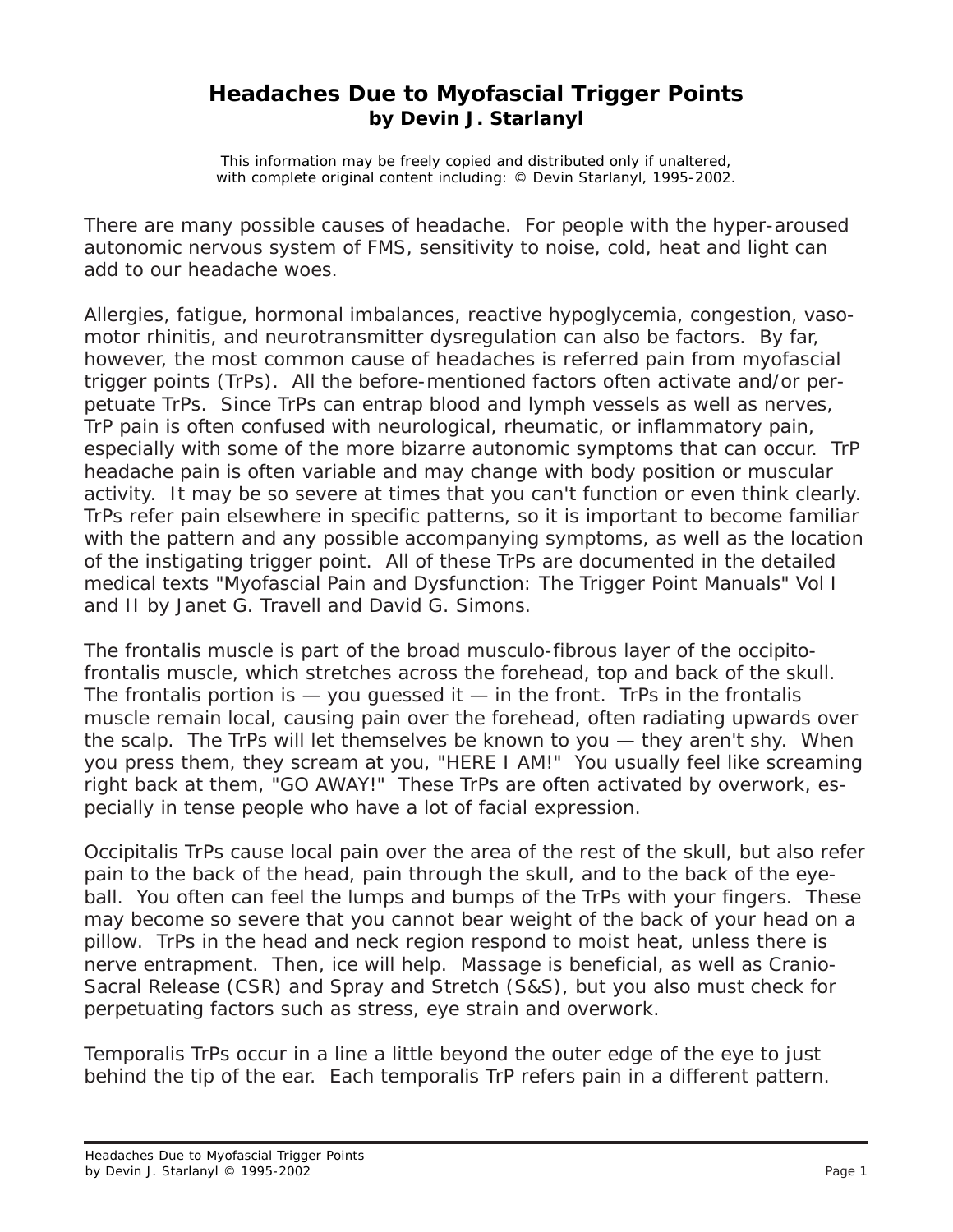The one closest to the eye refers pain over the eyebrow, straight up the side of the head, and the front upper teeth. TrPs further back along the line to the ear refer pain to different teeth. The further back the TrP, the further back the tooth or teeth. They also refer pain upwards of their position, causing headache.

TrPs in the extrinsic eye muscles are a frequent contributor to headaches. For your vision to be clear, both eyes must take the same picture at the same time, and all the muscles of each eye must work together in harmony. A misalignment of the eyes can be caused by TrPs in any of these muscles. Double vision, blurry vision and/or changing vision can result if these muscles are being contracted at different tension. Put one hand on your head, above your forehead. Then, keeping your head still, try to look at your hand. This shouldn't hurt. If it does, the TrPs are calling to you, letting you know they're around. Move your eyes from one upper corner to the other, but do this gently. This may activate the TrPs and cause a headache. This does not mean you shouldn't do the exercise — it is a warning letting you know how badly these stretches are needed. Start slowly, and go gently, but keep at it. Remember to vary your gaze — look up and out once in a while when you are doing close work. Poorly fitting glasses or improperly corrected vision can contribute to your headaches. This is especially tiresome if your vision is changing constantly due to these extrinsic TrPs. TrPs around the eyes are also likely to be involved. Get into the habit of doing acupressure work on your face and neck for brief periods, whenever you have the time. Check for masseter TrPs along the lower border of the jaw just after the "corner". These TrPs, by no means the only possible ones in the masseter, refer pain along the eyebrow line, as well as to an area along the side of the lower jaw, contributing to headaches. TrPs in the lateral pterygoid muscle are found about an inch in front of the center of the outer ear, and about an inch below that. These TrPs refer pain in front of the ear and pain deep in the TMJ and the maxillary sinuses. Both of these, especially the sinus pain, can add to headache misery. There is a TrP in the back of the digastric muscle that sometimes refers pain to the back of the skull. You can find this TrP right off the corner of the lower jaw, immediately next to it in the throat. It also radiates to the upper part of the sternocleidomastoid (SCM) — which is an exceedingly complex muscle we'll tackle later. The spillover pain can be from the front of the throat under the chin along the line of the jaw, much worse under the ear, and continuing to extend upward and backward in a diagonal nearly to the back of the head.

In the neck, as in many other parts of the body, TrPs can occur in many layers of muscles. The splenius capitis muscles are wide bands that run from the back of the skull at the sides to the upper vertebrae. TrPs here feel like sore areas on either side of the back of the head, directly under the skull. These TrPs transmit pain to the top of the head. Splenius cervicis muscles are thinner muscles connecting vertebrae. TrPs in the upper splenius capitis muscles send pain to the back of the head and diffusely throughout the skull, with intense pain behind the eyeballs. They can cause blurring of near vision in the eye on the same side as the TrP. TrPs in the lower splenius cervicis muscles are found on either side of the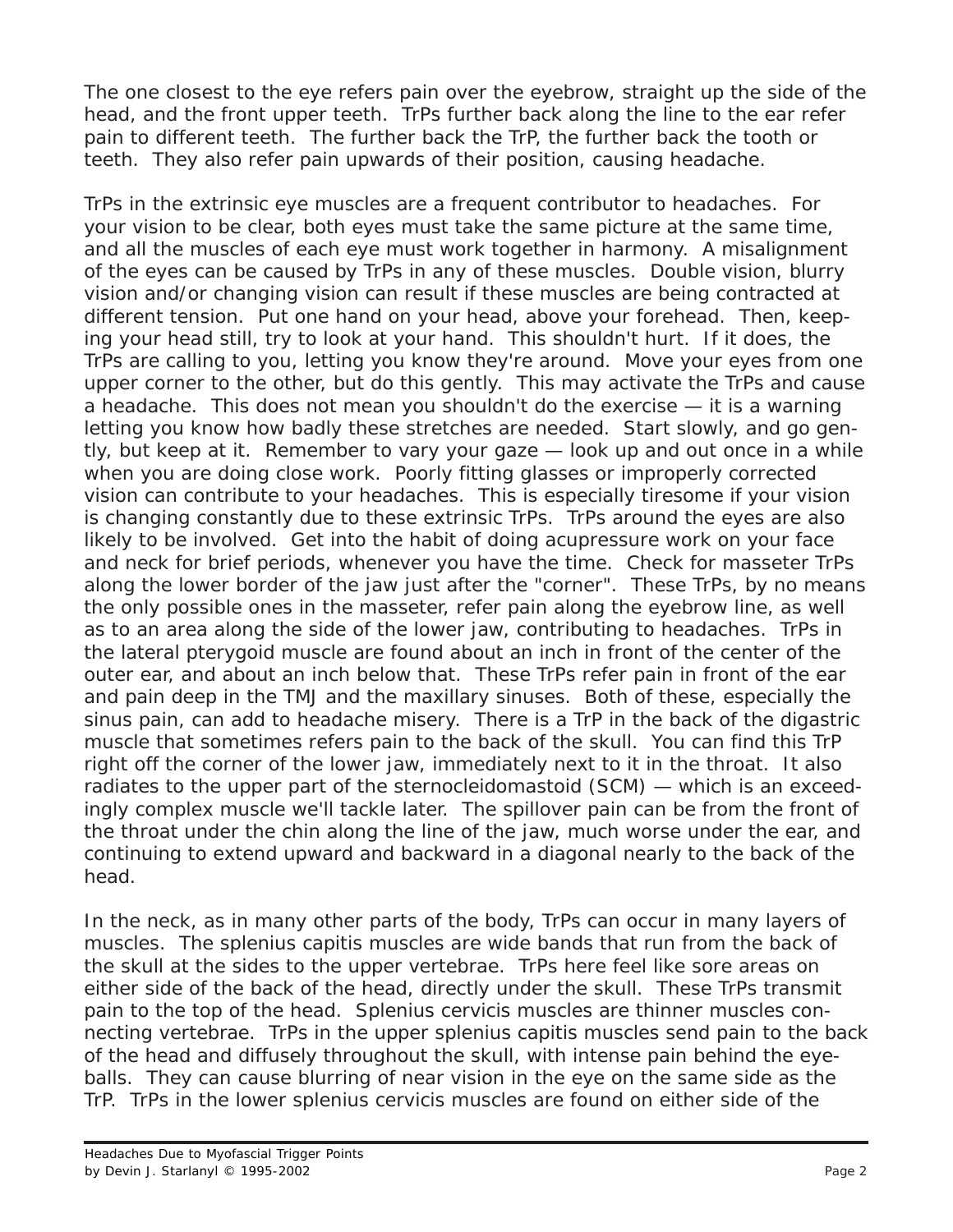neck below where it joins the trunk, above the shoulder blades. Referred pain flows down to the shoulder, collar bone, and angle of the neck. You may not be able to rotate your neck due to pain. There are several types of posterior cervical muscles. A TrP in the semispinalis cervicis, alongside the spine right below the skull, creates pain up the back of the head toward the top. A TrP in the semispinalis capitis muscle just above the base of the skull, on the back of the side of the head, creates a headache like half a headband, with the highest intensity in the temple and over the eye. If you have TrPs on both sides, the pain can be incapacitating. A TrP in between these two other TrPs sends pain up to the base of the skull. It may also cause neck pain, spilling over to the top of the collar bone and upper inward border of the shoulder blade. Posterior cervical TrPs below the skull can also produce pain in the hands and feet on both sides, or to the body below the shoulder on the same side as the TrP. Place your hand alongside your head, with the heel of your hand directly under your ear, resting against the square of your jaw. Your outstretched fingers should be wrapping diagonally around to the back of your head. Find suboccipital TrPs on a diagonal line (the higher side is toward the back of the skull) under your palm. These TrPs initiate deep head pain that radiates from the back of your head to the cavity of your eye. The pain seems to penetrate inside your skull, because these muscles are deeply placed, just below the base of the skull on the side.

Multifidi run along the entire spine. Neck multifidi are often headache inducers. These muscles are short and deep, and go from one vertebra to another. Pain is transmitted in different patterns depending on which multifidi muscle has TrPs. Activation is usually caused by prolonged bending of your neck doing close work, by stooped posture, or by gross trauma. If you have trigger points in the multifidi of the neck vertebrae, pressure from your pillow at night can be intolerable. In addition to pain, there can be a tingling, numbness, or burning pain over the back of your head on the same side as the TrPs. This is an indication that the TrPs are causing nerve entrapment. Check to see that your workstation is ergonomically correct. Don't slump. Avoid tight hats and headbands, heavy glasses, heavy overcoats and tight collars. To relieve these symptoms, sit backwards in a hot shower while you stretch your neck muscles downward.

The trapezius muscle may have TrPs in many locations. There is one spot that sends pain up the same side of the neck and head, in a hook shape. Follow a line about an inch behind your ear down the side of your neck above the collar bone about halfway to the start of the shoulder. There is often spillover pain in the neck region, beneath the ear, and well as under the eyebrow. This is a major source of tension headache and neck aches. There can also be a mild pain at top of head, lower back teeth and outer ear. One or both ears can burn, turn red, or lose all color as blood vessels dilate or contract in response to this TrP. The sternocleidomastoid (SCM) muscle connects to the head, but separates into two parts. One connects to the collar bone and one to the breastbone. TrPs in the breastbone (sternal) part, in the front, can refer pain to the top or back of the head, over the